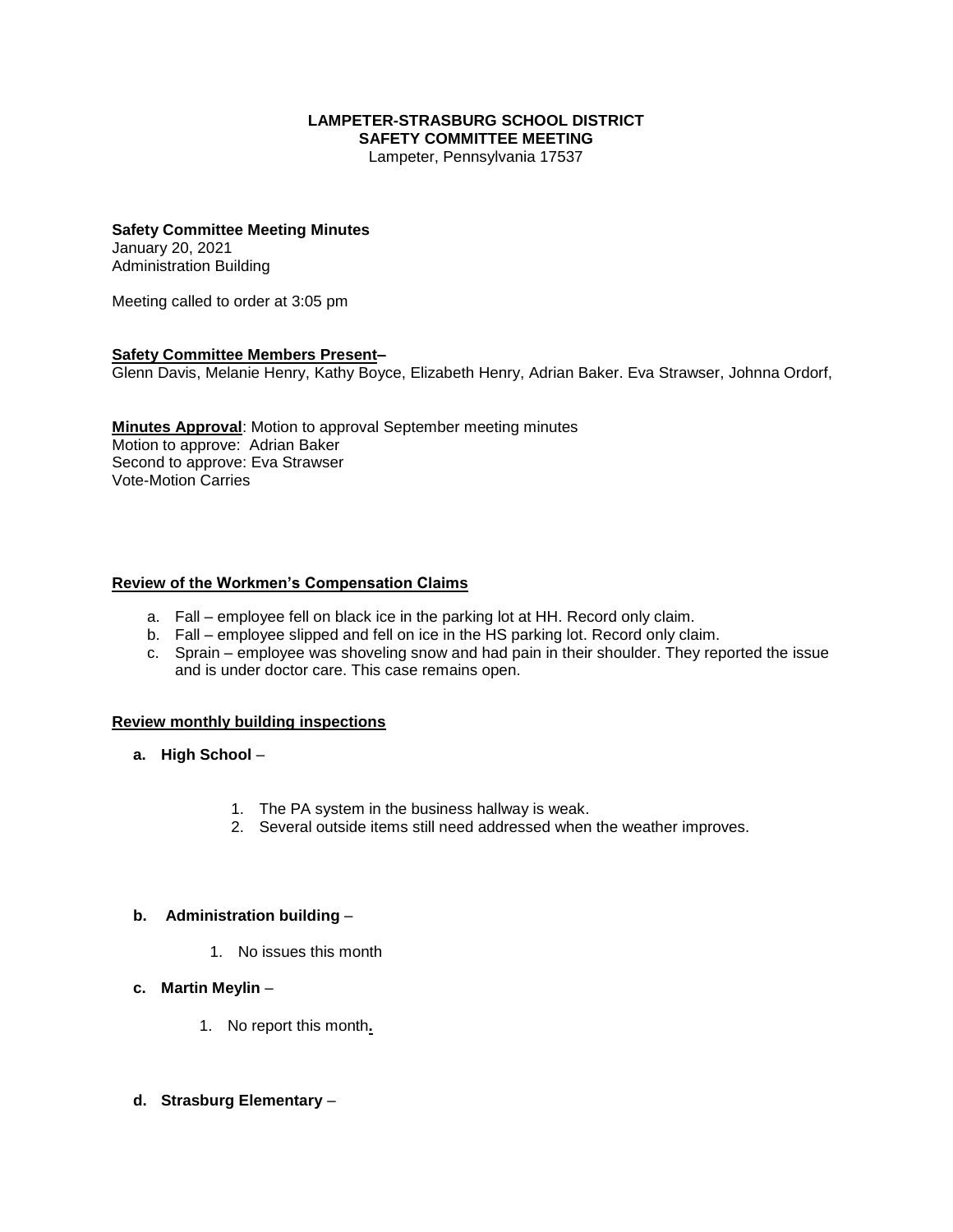1. No report this month.

#### **e. Lampeter Elementary –**

- 1. Paver circles in the sidewalk have settled and are now a tripping hazard. These will get replaced with concrete this summer.
- 2. The gas cylinders don't have screw on caps but they are locked inside a flammable cabinet.

#### **f. Hans Herr –**

1. Room 1 has 2 ceiling tiles that need replaced.

#### **g. Maintenance building –**

1. No issues this month.

#### **h. Grounds –**

1. No report this month

### **l. Field houses** –

1. No issues this month.

## **J. HH and LE Playground inspections -**

 1. LE mulch is in good condition. We raked mulch out from under the equipment and spread around. We blew the mulch off the blacktop back into the play area. We tightened the bolts on some of the equipment that was loose. We cleaned up trash around the playgrounds. All appears to be in good shape at this time.

### **Items from the Committee**

- 1. The grab and go buckets have some expired items in them that need replaced.
- 2. Resignation request from Jamie Raum.

Motion – Kathy Boyce

Second – Melanie Henry

Vote – Motion carries.